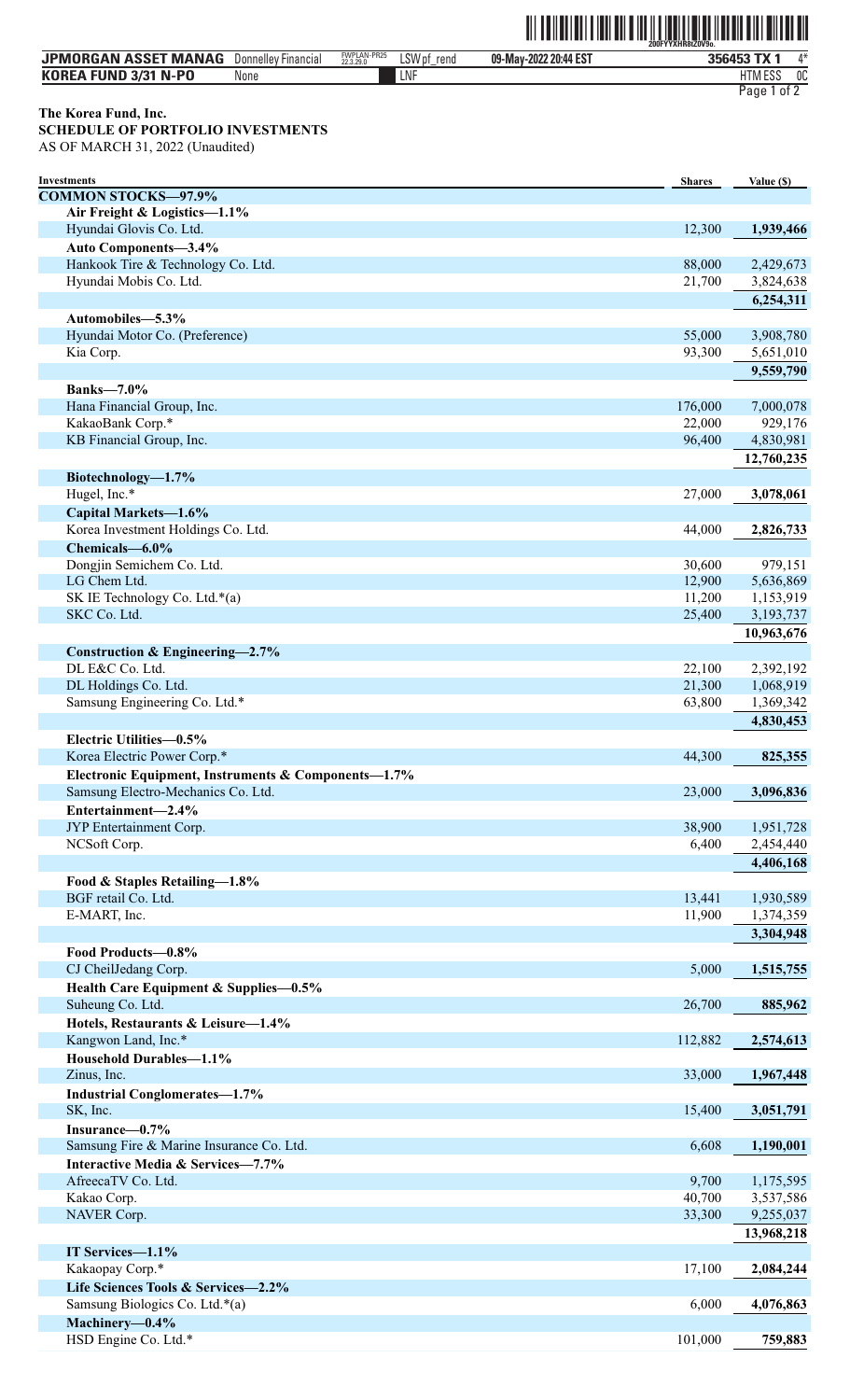# ˆ200FYYXHR8tZ0V9o.Š **200FYYXHR8tZ0V9o.**

| 356453 TX 1<br><b>HTMESS</b><br>KOREA FUND 3/31 N-PO<br>LNF<br>0 <sup>C</sup><br>None<br>Page 2 of 2<br>Marine-0.4%<br>Pan Ocean Co. Ltd.<br>136,100<br>779,708<br>Media- $0.7\%$<br>Innocean Worldwide, Inc.<br>32,200<br>1,329,464<br>Metals & Mining-3.3%<br>Korea Zinc Co. Ltd.<br>3,300<br>1,588,459<br>POSCO Holdings, Inc.<br>18,750<br>4,497,633<br>6,086,092<br>Oil, Gas & Consumable Fuels-4.3%<br>SK Innovation Co. Ltd.*<br>28,100<br>4,929,498<br>S-Oil Corp.<br>36,400<br>2,888,127<br>7,817,625<br><b>Personal Products-1.5%</b><br>LG Household & Health Care Ltd.<br>3,800<br>2,680,566<br>Pharmaceuticals-1.2%<br>Yuhan Corp.<br>44,700<br>2,144,577<br>Professional Services-0.9%<br>NICE Information Service Co. Ltd.<br>76,400<br>1,237,969<br>13,254<br>Wantedlab, Inc.*<br>373,167<br>1,611,136<br>Semiconductors & Semiconductor Equipment-8.7%<br>ISC Co. Ltd.<br>49.630<br>1,202,181<br>SK Hynix, Inc.<br>147,900<br>14,227,863<br>SK Square Co. Ltd.*<br>10,000<br>465,125<br>15,895,169<br>Specialty Retail-1.2%<br>K Car Co. Ltd.<br>79,500<br>2,121,526<br>Technology Hardware, Storage & Peripherals-21.9%<br>Samsung Electronics Co. Ltd.<br>695,000<br>39,769,973<br>Textiles, Apparel & Luxury Goods-0.4%<br>Hwaseung Enterprise Co. Ltd.<br>60,400<br>759,288<br>Tobacco-0.1%<br>KT&G Corp.<br>4,200<br>279,426<br>Wireless Telecommunication Services-0.5%<br>SK Telecom Co. Ltd.<br>17,700<br>827,621 |                             |                            |                          |             |                       | 200FYYXHR8tZ0V9o |      |
|--------------------------------------------------------------------------------------------------------------------------------------------------------------------------------------------------------------------------------------------------------------------------------------------------------------------------------------------------------------------------------------------------------------------------------------------------------------------------------------------------------------------------------------------------------------------------------------------------------------------------------------------------------------------------------------------------------------------------------------------------------------------------------------------------------------------------------------------------------------------------------------------------------------------------------------------------------------------------------------------------------------------------------------------------------------------------------------------------------------------------------------------------------------------------------------------------------------------------------------------------------------------------------------------------------------------------------------------------------------------------------------------------------------------------------------------|-----------------------------|----------------------------|--------------------------|-------------|-----------------------|------------------|------|
|                                                                                                                                                                                                                                                                                                                                                                                                                                                                                                                                                                                                                                                                                                                                                                                                                                                                                                                                                                                                                                                                                                                                                                                                                                                                                                                                                                                                                                            | <b>JPMORGAN ASSET MANAG</b> | <b>Donnelley Financial</b> | FWPLAN-PR25<br>22.3.29.0 | LSW pf_rend | 09-May-2022 20:44 EST |                  | $4*$ |
|                                                                                                                                                                                                                                                                                                                                                                                                                                                                                                                                                                                                                                                                                                                                                                                                                                                                                                                                                                                                                                                                                                                                                                                                                                                                                                                                                                                                                                            |                             |                            |                          |             |                       |                  |      |
|                                                                                                                                                                                                                                                                                                                                                                                                                                                                                                                                                                                                                                                                                                                                                                                                                                                                                                                                                                                                                                                                                                                                                                                                                                                                                                                                                                                                                                            |                             |                            |                          |             |                       |                  |      |
|                                                                                                                                                                                                                                                                                                                                                                                                                                                                                                                                                                                                                                                                                                                                                                                                                                                                                                                                                                                                                                                                                                                                                                                                                                                                                                                                                                                                                                            |                             |                            |                          |             |                       |                  |      |
|                                                                                                                                                                                                                                                                                                                                                                                                                                                                                                                                                                                                                                                                                                                                                                                                                                                                                                                                                                                                                                                                                                                                                                                                                                                                                                                                                                                                                                            |                             |                            |                          |             |                       |                  |      |
|                                                                                                                                                                                                                                                                                                                                                                                                                                                                                                                                                                                                                                                                                                                                                                                                                                                                                                                                                                                                                                                                                                                                                                                                                                                                                                                                                                                                                                            |                             |                            |                          |             |                       |                  |      |
|                                                                                                                                                                                                                                                                                                                                                                                                                                                                                                                                                                                                                                                                                                                                                                                                                                                                                                                                                                                                                                                                                                                                                                                                                                                                                                                                                                                                                                            |                             |                            |                          |             |                       |                  |      |
|                                                                                                                                                                                                                                                                                                                                                                                                                                                                                                                                                                                                                                                                                                                                                                                                                                                                                                                                                                                                                                                                                                                                                                                                                                                                                                                                                                                                                                            |                             |                            |                          |             |                       |                  |      |
|                                                                                                                                                                                                                                                                                                                                                                                                                                                                                                                                                                                                                                                                                                                                                                                                                                                                                                                                                                                                                                                                                                                                                                                                                                                                                                                                                                                                                                            |                             |                            |                          |             |                       |                  |      |
|                                                                                                                                                                                                                                                                                                                                                                                                                                                                                                                                                                                                                                                                                                                                                                                                                                                                                                                                                                                                                                                                                                                                                                                                                                                                                                                                                                                                                                            |                             |                            |                          |             |                       |                  |      |
|                                                                                                                                                                                                                                                                                                                                                                                                                                                                                                                                                                                                                                                                                                                                                                                                                                                                                                                                                                                                                                                                                                                                                                                                                                                                                                                                                                                                                                            |                             |                            |                          |             |                       |                  |      |
|                                                                                                                                                                                                                                                                                                                                                                                                                                                                                                                                                                                                                                                                                                                                                                                                                                                                                                                                                                                                                                                                                                                                                                                                                                                                                                                                                                                                                                            |                             |                            |                          |             |                       |                  |      |
|                                                                                                                                                                                                                                                                                                                                                                                                                                                                                                                                                                                                                                                                                                                                                                                                                                                                                                                                                                                                                                                                                                                                                                                                                                                                                                                                                                                                                                            |                             |                            |                          |             |                       |                  |      |
|                                                                                                                                                                                                                                                                                                                                                                                                                                                                                                                                                                                                                                                                                                                                                                                                                                                                                                                                                                                                                                                                                                                                                                                                                                                                                                                                                                                                                                            |                             |                            |                          |             |                       |                  |      |
|                                                                                                                                                                                                                                                                                                                                                                                                                                                                                                                                                                                                                                                                                                                                                                                                                                                                                                                                                                                                                                                                                                                                                                                                                                                                                                                                                                                                                                            |                             |                            |                          |             |                       |                  |      |
|                                                                                                                                                                                                                                                                                                                                                                                                                                                                                                                                                                                                                                                                                                                                                                                                                                                                                                                                                                                                                                                                                                                                                                                                                                                                                                                                                                                                                                            |                             |                            |                          |             |                       |                  |      |
|                                                                                                                                                                                                                                                                                                                                                                                                                                                                                                                                                                                                                                                                                                                                                                                                                                                                                                                                                                                                                                                                                                                                                                                                                                                                                                                                                                                                                                            |                             |                            |                          |             |                       |                  |      |
|                                                                                                                                                                                                                                                                                                                                                                                                                                                                                                                                                                                                                                                                                                                                                                                                                                                                                                                                                                                                                                                                                                                                                                                                                                                                                                                                                                                                                                            |                             |                            |                          |             |                       |                  |      |
|                                                                                                                                                                                                                                                                                                                                                                                                                                                                                                                                                                                                                                                                                                                                                                                                                                                                                                                                                                                                                                                                                                                                                                                                                                                                                                                                                                                                                                            |                             |                            |                          |             |                       |                  |      |
|                                                                                                                                                                                                                                                                                                                                                                                                                                                                                                                                                                                                                                                                                                                                                                                                                                                                                                                                                                                                                                                                                                                                                                                                                                                                                                                                                                                                                                            |                             |                            |                          |             |                       |                  |      |
|                                                                                                                                                                                                                                                                                                                                                                                                                                                                                                                                                                                                                                                                                                                                                                                                                                                                                                                                                                                                                                                                                                                                                                                                                                                                                                                                                                                                                                            |                             |                            |                          |             |                       |                  |      |
|                                                                                                                                                                                                                                                                                                                                                                                                                                                                                                                                                                                                                                                                                                                                                                                                                                                                                                                                                                                                                                                                                                                                                                                                                                                                                                                                                                                                                                            |                             |                            |                          |             |                       |                  |      |
|                                                                                                                                                                                                                                                                                                                                                                                                                                                                                                                                                                                                                                                                                                                                                                                                                                                                                                                                                                                                                                                                                                                                                                                                                                                                                                                                                                                                                                            |                             |                            |                          |             |                       |                  |      |
|                                                                                                                                                                                                                                                                                                                                                                                                                                                                                                                                                                                                                                                                                                                                                                                                                                                                                                                                                                                                                                                                                                                                                                                                                                                                                                                                                                                                                                            |                             |                            |                          |             |                       |                  |      |
|                                                                                                                                                                                                                                                                                                                                                                                                                                                                                                                                                                                                                                                                                                                                                                                                                                                                                                                                                                                                                                                                                                                                                                                                                                                                                                                                                                                                                                            |                             |                            |                          |             |                       |                  |      |
|                                                                                                                                                                                                                                                                                                                                                                                                                                                                                                                                                                                                                                                                                                                                                                                                                                                                                                                                                                                                                                                                                                                                                                                                                                                                                                                                                                                                                                            |                             |                            |                          |             |                       |                  |      |
|                                                                                                                                                                                                                                                                                                                                                                                                                                                                                                                                                                                                                                                                                                                                                                                                                                                                                                                                                                                                                                                                                                                                                                                                                                                                                                                                                                                                                                            |                             |                            |                          |             |                       |                  |      |
|                                                                                                                                                                                                                                                                                                                                                                                                                                                                                                                                                                                                                                                                                                                                                                                                                                                                                                                                                                                                                                                                                                                                                                                                                                                                                                                                                                                                                                            |                             |                            |                          |             |                       |                  |      |
|                                                                                                                                                                                                                                                                                                                                                                                                                                                                                                                                                                                                                                                                                                                                                                                                                                                                                                                                                                                                                                                                                                                                                                                                                                                                                                                                                                                                                                            |                             |                            |                          |             |                       |                  |      |
|                                                                                                                                                                                                                                                                                                                                                                                                                                                                                                                                                                                                                                                                                                                                                                                                                                                                                                                                                                                                                                                                                                                                                                                                                                                                                                                                                                                                                                            |                             |                            |                          |             |                       |                  |      |
|                                                                                                                                                                                                                                                                                                                                                                                                                                                                                                                                                                                                                                                                                                                                                                                                                                                                                                                                                                                                                                                                                                                                                                                                                                                                                                                                                                                                                                            |                             |                            |                          |             |                       |                  |      |
|                                                                                                                                                                                                                                                                                                                                                                                                                                                                                                                                                                                                                                                                                                                                                                                                                                                                                                                                                                                                                                                                                                                                                                                                                                                                                                                                                                                                                                            |                             |                            |                          |             |                       |                  |      |
|                                                                                                                                                                                                                                                                                                                                                                                                                                                                                                                                                                                                                                                                                                                                                                                                                                                                                                                                                                                                                                                                                                                                                                                                                                                                                                                                                                                                                                            |                             |                            |                          |             |                       |                  |      |
|                                                                                                                                                                                                                                                                                                                                                                                                                                                                                                                                                                                                                                                                                                                                                                                                                                                                                                                                                                                                                                                                                                                                                                                                                                                                                                                                                                                                                                            |                             |                            |                          |             |                       |                  |      |
|                                                                                                                                                                                                                                                                                                                                                                                                                                                                                                                                                                                                                                                                                                                                                                                                                                                                                                                                                                                                                                                                                                                                                                                                                                                                                                                                                                                                                                            |                             |                            |                          |             |                       |                  |      |
|                                                                                                                                                                                                                                                                                                                                                                                                                                                                                                                                                                                                                                                                                                                                                                                                                                                                                                                                                                                                                                                                                                                                                                                                                                                                                                                                                                                                                                            |                             |                            |                          |             |                       |                  |      |
|                                                                                                                                                                                                                                                                                                                                                                                                                                                                                                                                                                                                                                                                                                                                                                                                                                                                                                                                                                                                                                                                                                                                                                                                                                                                                                                                                                                                                                            |                             |                            |                          |             |                       |                  |      |
|                                                                                                                                                                                                                                                                                                                                                                                                                                                                                                                                                                                                                                                                                                                                                                                                                                                                                                                                                                                                                                                                                                                                                                                                                                                                                                                                                                                                                                            |                             |                            |                          |             |                       |                  |      |
|                                                                                                                                                                                                                                                                                                                                                                                                                                                                                                                                                                                                                                                                                                                                                                                                                                                                                                                                                                                                                                                                                                                                                                                                                                                                                                                                                                                                                                            | <b>TOTAL COMMON STOCKS</b>  |                            |                          |             |                       |                  |      |
| (Cost \$136,811,820)<br>178,022,981                                                                                                                                                                                                                                                                                                                                                                                                                                                                                                                                                                                                                                                                                                                                                                                                                                                                                                                                                                                                                                                                                                                                                                                                                                                                                                                                                                                                        |                             |                            |                          |             |                       |                  |      |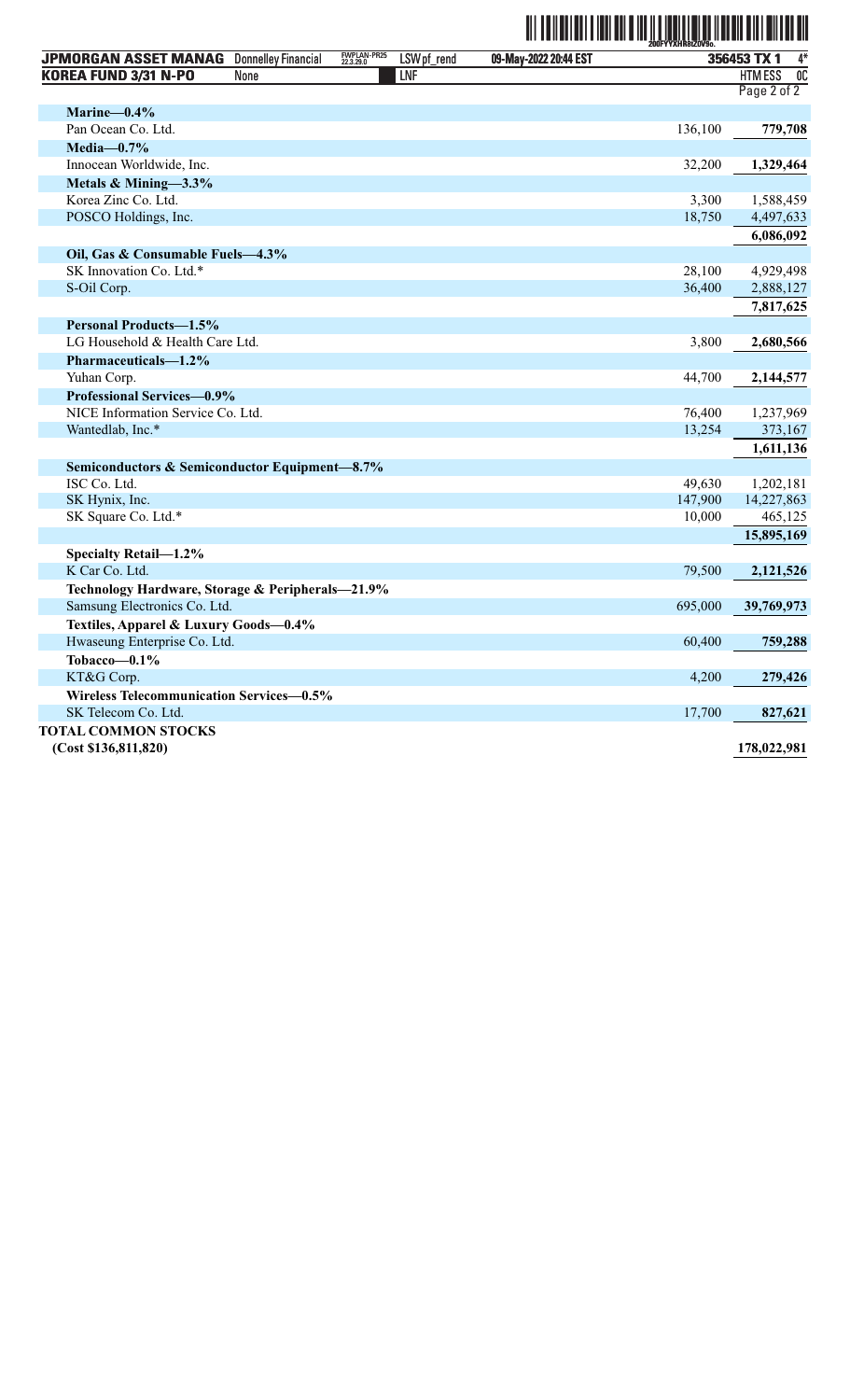### THE TENNIS IN THE THE THE TABLE TO THE TABLE TO THE TABLE TO THE TABLE TO THE TABLE TO THE TABLE TO THE TABLE TO

| <b>JPMORGAN ASSET MANAG</b> | Donnelley Financial | FWPLAN-PR25<br>22.3.29.0 | LSW pf<br>rend | 09-May-2022 20:44 EST | $F*$<br>356453 TX 2 |
|-----------------------------|---------------------|--------------------------|----------------|-----------------------|---------------------|
| <b>KOREA FUND 3/31 N-PO</b> | None                |                          | LNF            |                       | HTM ESS<br>0C       |
|                             |                     |                          |                |                       | Paqe<br>- ot        |

### **The Korea Fund, Inc.**

**SCHEDULE OF PORTFOLIO INVESTMENTS** AS OF MARCH 31, 2022 (Unaudited) (continued)

**Investments No. of Rights Value (\$) RIGHTS—0.0%(b) Life Sciences Tools & Services—0.0%(b)** Samsung Biologics Co. Ltd., expiring  $4/8/2022$ <sup>\*</sup> (Cost \$-) 407 61,975 **Total Investments—97.9% (Cost \$136,811,820) 178,084,956 Other Assets Less Liabilities—2.1% 3,817,658 Net Assets—100.0% 181,902,614** 

Percentages indicated are based on net assets.

#### **Abbreviations**

- Preference A special type of equity investment that shares in the earnings of the company, has limited voting rights, and may have a dividend preference. Preference shares may also have liquidation preference.
- (a) Security exempt from registration pursuant to Regulation S under the Securities Act of 1933, as amended. Regulation S applies to securities offerings that are made outside of the United States and do not involve direct selling efforts in the United States and as such may have restrictions on resale.
- (b) Amount rounds to less than 0.1% of net assets.
- Non-income producing security.